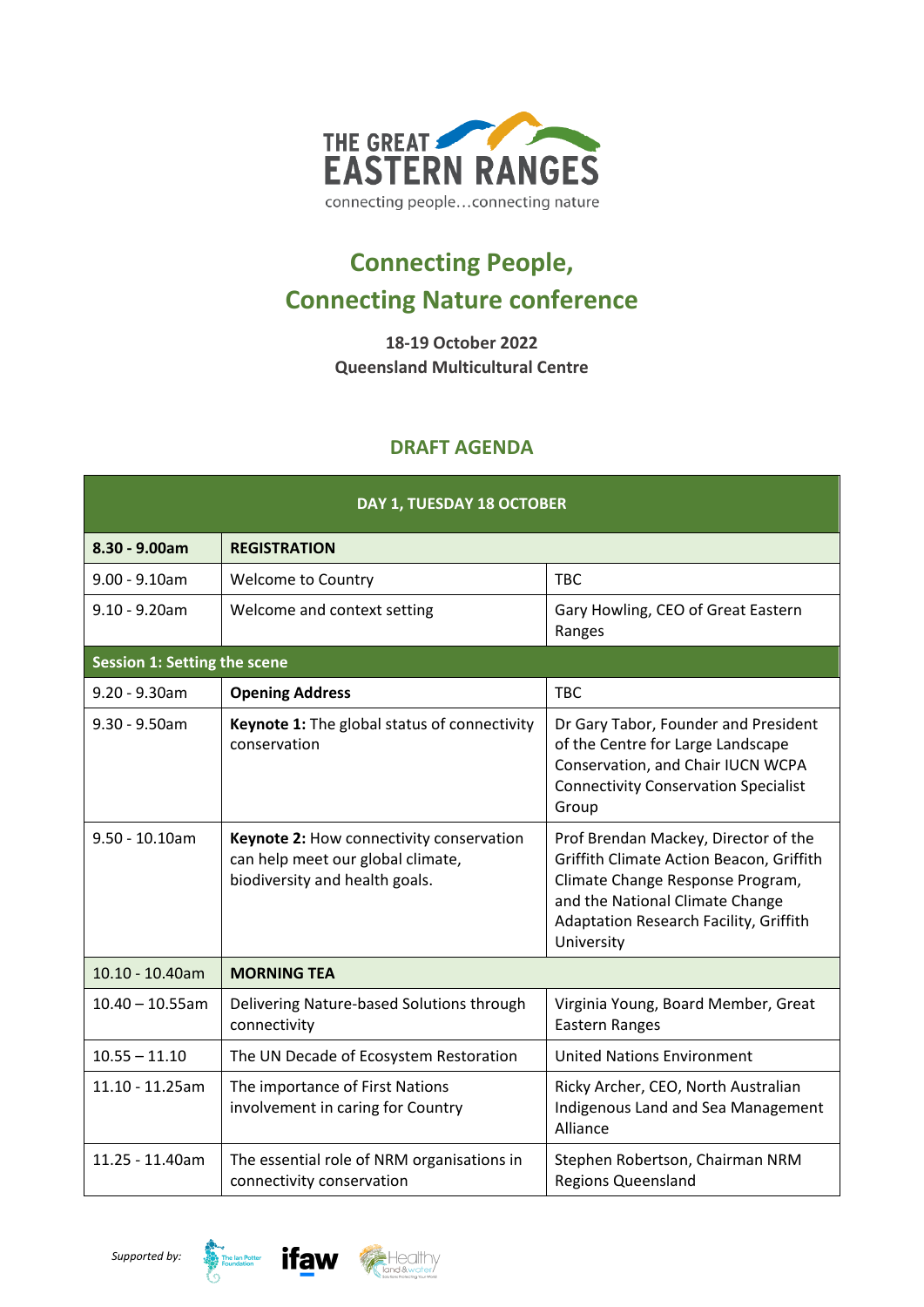| $11.40 - 11.55$ am                                               | <b>TBC</b>                                                                                                                       |                                                                                                                                                     |  |  |
|------------------------------------------------------------------|----------------------------------------------------------------------------------------------------------------------------------|-----------------------------------------------------------------------------------------------------------------------------------------------------|--|--|
| $11.55 - 12.25$ pm                                               | <b>PANEL SESSION</b>                                                                                                             |                                                                                                                                                     |  |  |
| 12.25 - 13.25pm                                                  | <b>LUNCH</b>                                                                                                                     |                                                                                                                                                     |  |  |
| Session 2: The science and practice of connectivity conservation |                                                                                                                                  |                                                                                                                                                     |  |  |
| 13.25 - 13.40pm                                                  | Session intro and context setting                                                                                                | Lynn Baker, Ecologist, Researcher and<br>Partner of Canines for Wildlife                                                                            |  |  |
| $13.40 - 13.55$ pm                                               | Connecting people with the land as a<br>vehicle for positive environmental and<br>social transformation                          | <b>Reconnecting Northland</b>                                                                                                                       |  |  |
| $13.55 - 14.10$ pm                                               | Combining restoration with public health                                                                                         | Professor James Aronson, Co-founder,<br><b>Global Ecohealth Network</b>                                                                             |  |  |
| $14.10 - 14.25$ pm                                               | Building capacity and empowering<br>Aboriginal communities to create healthy,<br>functional and resilient landscapes             | Rachael Cavanagh, Community<br>Partnerships and Stakeholders<br><b>Engagement Manager at Firesticks</b><br>Alliance Indigenous Corporation          |  |  |
| 14.25-14.55                                                      | <b>AFTERNOON TEA</b>                                                                                                             |                                                                                                                                                     |  |  |
| $14.55 - 15.10$ pm                                               | Animating the carbon cycle through<br>rewilding                                                                                  | Magnus Silven, Co-Director, Global<br><b>Rewilding Alliance</b>                                                                                     |  |  |
| $15.10 - 15.15$                                                  | Reducing barriers to wildlife movement                                                                                           | Dr Rodney Van der Ree, National<br><b>Technical Executive at WSP Australia</b><br>and Adjunct Associate Professor at The<br>University of Melbourne |  |  |
| $15.15 - 15.30$                                                  | Integrating cutting edge science into<br>planning                                                                                | Dr Patrick Norman, Griffith University                                                                                                              |  |  |
| $15.30 - 15.45$                                                  | Evaluating our impact                                                                                                            | Annette Lees, Director of Alternative<br><b>Endings</b>                                                                                             |  |  |
| $15.45 - 16.16$                                                  | <b>PANEL SESSION</b>                                                                                                             |                                                                                                                                                     |  |  |
| 16.15 - 16.30                                                    | Wrap-up of day                                                                                                                   | Gary Howling, CEO of Great Eastern<br>Ranges                                                                                                        |  |  |
| 16.30-19.30pm                                                    | <b>EVENING NETWORKING EVENT IN FOYER SPONSORED BY GER PARTNER, THE</b><br>INTERNATIONAL FUND FOR ANIMAL WELFARE (IFAW) AUSTRALIA |                                                                                                                                                     |  |  |

| DAY 2, WEDNESDAY 19 OCTOBER               |                                   |                                                                                                               |  |
|-------------------------------------------|-----------------------------------|---------------------------------------------------------------------------------------------------------------|--|
| $8.30 - 9.00$ am                          | <b>REGISTRATION</b>               |                                                                                                               |  |
| Session 3: Taking inspiration from others |                                   |                                                                                                               |  |
| $9.00 - 9.15$ am                          | Session intro and context setting | Jimmiel Mandima, Vice President for<br>Global Programs at the International<br><b>Fund for Animal Welfare</b> |  |



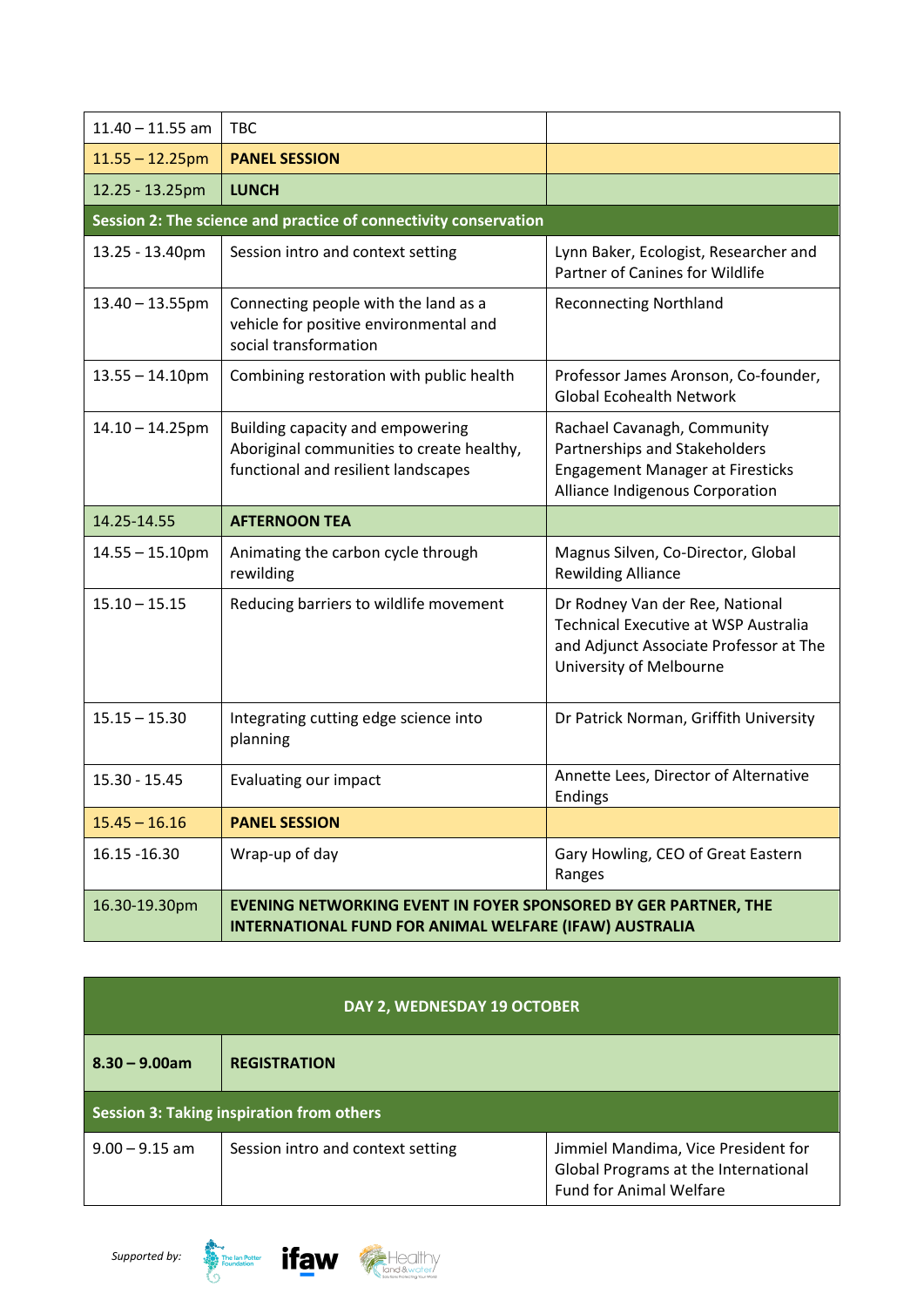| $9.15 - 9.30$ am                       | The Great Eastern Ranges initiative                                                      | Bob Debus AO, Chair Great Eastern<br>Ranges                                                                                                                                      |
|----------------------------------------|------------------------------------------------------------------------------------------|----------------------------------------------------------------------------------------------------------------------------------------------------------------------------------|
| $9.30 - 9.45$ am                       | Employing a One Health lens to farming                                                   | Prof Robyn Alders, Grazier, Chair of<br><b>Upper Lachlan Branch of NSW Farmers</b><br>Federation and Senior consulting fellow<br>with the Chatham House Global Health<br>Program |
| $9.45 - 10.00$ am                      | Working on Country in Gondwana Link                                                      | Keith Bradby, CEO, Gondwana Link                                                                                                                                                 |
| 10.00-10.30                            | <b>MORNING TEA</b>                                                                       |                                                                                                                                                                                  |
| 10.30 - 10.45am                        | <b>TBC</b>                                                                               |                                                                                                                                                                                  |
| $10.45 - 11.00$ am                     | Engaging landholders to create corridors for<br>koalas                                   | Linda Sparrow, President of Bangalow<br>Koalas                                                                                                                                   |
| $11.00 - 11.15$ am                     | Connectivity in the Lockyer                                                              | Liz Gould, Principal Scientist, QLD<br>Healthy Land & Water                                                                                                                      |
| $11.15 - 11.30$ am                     | <b>TBC</b>                                                                               |                                                                                                                                                                                  |
| $11.30 - 12.00$ pm                     | <b>PANEL SESSION</b>                                                                     |                                                                                                                                                                                  |
| 12.00 - 1.00pm                         | <b>LUNCH</b>                                                                             |                                                                                                                                                                                  |
| <b>Moving beyond business-as-usual</b> |                                                                                          |                                                                                                                                                                                  |
| 13.00 - 13.15pm                        | <b>Conservation Futures project</b>                                                      | Dr Rebecca Spindler, Executive<br>Manager, Science and Conservation,<br><b>Bush Heritage Australia</b>                                                                           |
| 13.15 - 13.30pm                        | Developing social enterprises that care for<br>Country while returning economic benefits | Shilo Villaflor, Regional Manager,<br>Aboriginal Carbon Foundation                                                                                                               |
| 13.30 - 13.45pm                        | Exploring climate ready, nature-based<br>solutions                                       | Christopher Ewing, Program Manager,<br>Landscape Restoration and Protection,<br>WWF-Australia                                                                                    |
| 13.45 - 14.00pm                        | Improving biodiversity offsetting for<br>threatened species and communities              | Prof Martine Maron, School of Earth<br>and Environmental Sciences, University<br>of Queensland                                                                                   |
| 14.00 - 14.15pm                        | Using reproductive science for species<br>conservation (TBC)                             |                                                                                                                                                                                  |
| 14.15 - 14.45pm                        | <b>AFTERNOON TEA</b>                                                                     |                                                                                                                                                                                  |
| 14.45 - 15.00pm                        | Encouraging commercial models to fund<br>conservation and restoration                    | Dr Jody Gunn, CEO of Australian Land<br><b>Conservation Alliance (ALCA)</b>                                                                                                      |
| 15.00 - 15.15pm                        | Empowering young people to save the<br>natural world                                     | James Forbes, CEO of Jane Goodall<br>Institute Australia                                                                                                                         |
| 15.15 - 15.30pm                        | Community led resilience planning                                                        | Dr Melissa Jackson, Transdisciplinary<br>Research Fellow, Griffith University                                                                                                    |
| $15.30$ pm $-$<br>15.45pm              | The power of citizen science $-$ creating<br>informed communities                        | <b>TBC</b>                                                                                                                                                                       |
| 15.45 - 16.15pm                        | <b>PANEL SESSION</b>                                                                     |                                                                                                                                                                                  |